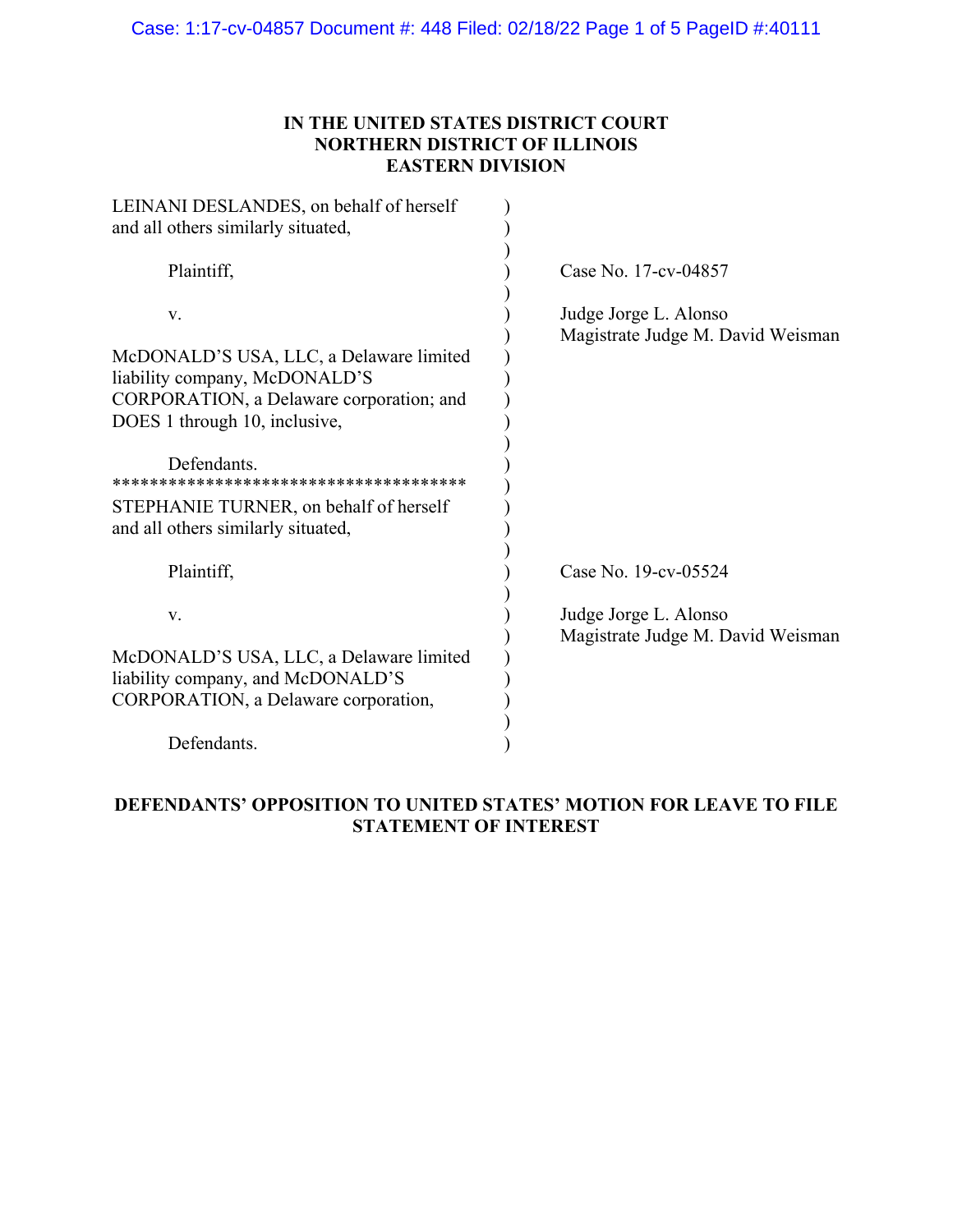#### Case: 1:17-cv-04857 Document #: 448 Filed: 02/18/22 Page 2 of 5 PageID #:40112

 McDonald's USA, LLC and McDonald's Corporation (collectively "McDonald's") oppose the motion by the Department of Justice (DOJ) for leave to file a statement of interest. As McDonald's explained to the DOJ, its motion is untimely. This case has been ongoing since June 28, 2017. *See* Dkt. 1. Pursuant to the court-ordered schedule, Dkt. 375, McDonald's moved for summary judgment on October 26, 2021, and briefing closed on December 21, 2021. Dkt. 379. Only now does the DOJ seek leave to file a brief—four-and-a-half years after this case began, four-and-a-half months after summary-judgment briefing began, and almost two full months since the Court took those motions under submission. And that brief—promised only by March 21, 2022—will prolong this litigation even further. Dkt. 446 at 2. The DOJ offers no explanation for any of this substantial delay.

 To the contrary, the DOJ apparently seeks to address issues that have already been considered and resolved by the Court—"the Supreme Court's decision in *NCAA v. Alston*, 141 S. Ct. 2141 (2021)" and the DOJ's own 2019 Statement of Interest that, it now says, "does not fully and accurately reflect the United States' current views." Dkt. 446 at 1–2. The DOJ admits, as it must, that McDonald's raised these issues well before the pending summary judgment motion in McDonald's supplemental brief on *class certification* (Dkt. 370). Dkt. 446 at 1. The Court resolved that motion in July 2021 in an order that engaged at length with *Alston* based on the parties' supplemental briefing. Dkt. 372 at 10–17; *see also* Dkts. 370–71. The Court already explained that it will "den[y] outright" any request to reconsider its ruling. Oct. 5, 2021 Hrg. Tr. at 5:23–25. And although the DOJ notes that McDonald's again cited the 2019 Statement of Interest in its opening brief for summary judgment, Dkt. 446 at 1, that was for the simple proposition that "parallel signing of franchise agreements, even with 'knowledge of others' agreement,' does not establish a hub-and-spoke conspiracy." Dkt. 379 at 9. The DOJ fails to explain how the parties' extensive briefs—spanning ninety pages and hundreds of exhibits—do not sufficiently address the issue of concerted action. *See* Dkts. 379 at 6–10, 397 at 5–12, 415 at 8–15, 428 at 5–7 (parties' briefing on issue).

Nor does the DOJ explain how "the interests of the United States" could be implicated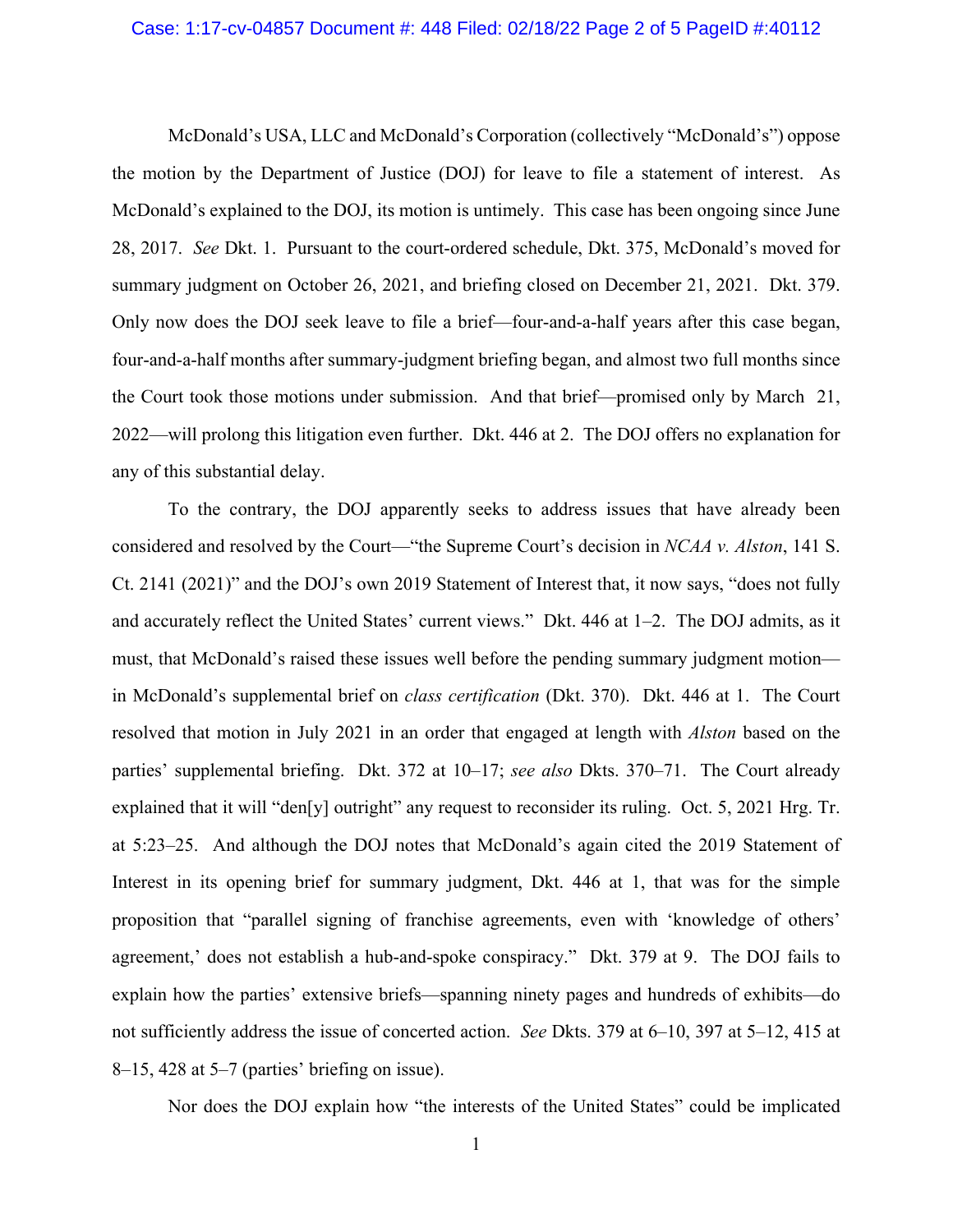here. Dkt. 446 at 2 (quoting 28 U.S.C. § 517). At this juncture, this case concerns the claims of two private, individual plaintiffs who made specific, strategic choices about how to pursue this case. Dkt. 372 at 26–27. A ruling will not bind the DOJ or any other individual "free to pursue his or her own claim." *Id.* at 27. There is no reason to further delay adjudication for yet more briefing on issues already fully presented to the Court.

 Indeed, the facts here are even starker than cases where courts have rejected as untimely the Antitrust Division's filings. *See LSP Transmission Holdings v. Lange*, 329 F. Supp. 3d 695, 704 (D. Minn. 2018). In *LSP*, the DOJ "offered no explanation, let alone good cause, for its delay" in filing a statement of interest "roughly two and one-half months after briefing was completed." *Id.* The court disregarded the brief because of this "unjustified delay" and "the fact the case has ald been fully and thoroughly briefed." *Id.* Here, the explanation is equally lacking for an even longer delay in this "thoroughly briefed" case. *Id.*; *see also*, *e.g.*, *U.S. ex rel. Gudur v. Deloitte Consulting LLP*, 512 F. Supp. 2d 920, 928 (S.D. Tex. 2007) (no good cause to accept untimely Statement of Interest filed twenty days after defendant's motion for summary judgment). The only case the DOJ cites, *Mountain Crest SRL, LLC v. Anheuser-Busch InBev SA/NV*, involved a brief filed at the court's invitation on an issue involving sovereign action—not an unprompted statement filed long after briefing closed in a purely private dispute. 937 F.3d 1067, 1079 (7th Cir. 2019).

 For all of these reasons, it is not in the interests of justice to further delay this case through unsolicited briefing on an already-developed record. To the extent the Court is inclined to accept a brief from the DOJ, however, fairness requires that McDonald's have an opportunity to respond on a reciprocal schedule. *See Mountain Crest*, 937 F.3d at 1079 n.2 (noting that the parties were given opportunities to respond to the DOJ's submission). That is particularly true here as the DOJ indicates that it intends to alter the position it has espoused over the past four years in cases across the country. Dkt. 446 at 1; *see also Stigar v. Dough Dough, Inc.*, No. 2:18-cv-244-SAB, Dkt. 34 (E.D. Wash., Mar. 8, 2019); *Harris v. CJ Star, LLC*, No. 2:18-cv-247-SAB, Dkt. 38 (E.D. Wash. Mar. 8, 2019); *Seaman v. Duke Univ.*, No. 1:15-cv-462, Dkt. 325 (M.D.N.C. Mar. 7, 2019); *In re Ry. Indus. Employee No-Poach Antitrust Litig.*, No. 2:18-MC-798-JFC, Dkt. 158 (Feb. 8, 2019).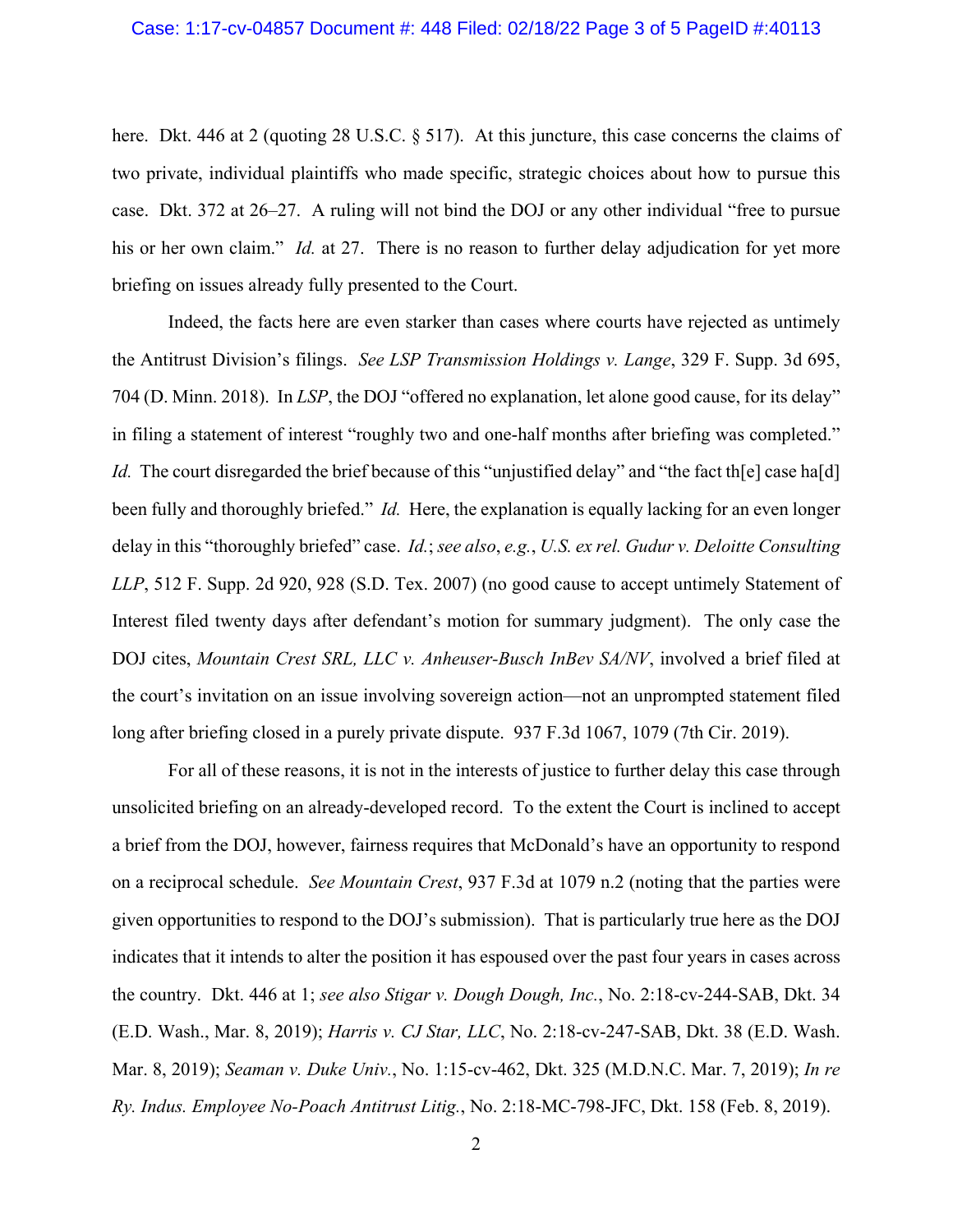Dated: February 18, 2022 Respectfully submitted,

### **McDONALD'S USA, LLC and McDONALD'S CORPORATION**

By: */s/ Rachel S. Brass* Rachel S. Brass

#### GIBSON DUNN & CRUTCHER LLP

Rachel S. Brass (admitted pro hac vice) Caeli A. Higney (admitted pro hac vice) Julian W. Kleinbrodt (admitted pro hac vice) 555 Mission St., Suite 3000 San Francisco, California 94105 Telephone: (415) 393-8200 Facsimile: (415) 374-8458 Email: RBrass@gibsondunn.com CHigney@gibsondunn.com

Matthew C. Parrott (admitted pro hac vice) 3161 Michelson Dr. Irvine, CA 92612 Telephone: (949) 451-3800 Facsimile: (949) 451-4220 Email: MParrott@gibsondunn.com

A&G LAW LLC

Robert M. Andalman (Atty. No. 6209454) Rachael Blackburn (Atty. No. 6277142) 542 S. Dearborn St.; 10th Floor Chicago, IL 60605 Tel.: (312) 341-3900 Fax: (312) 341-0700